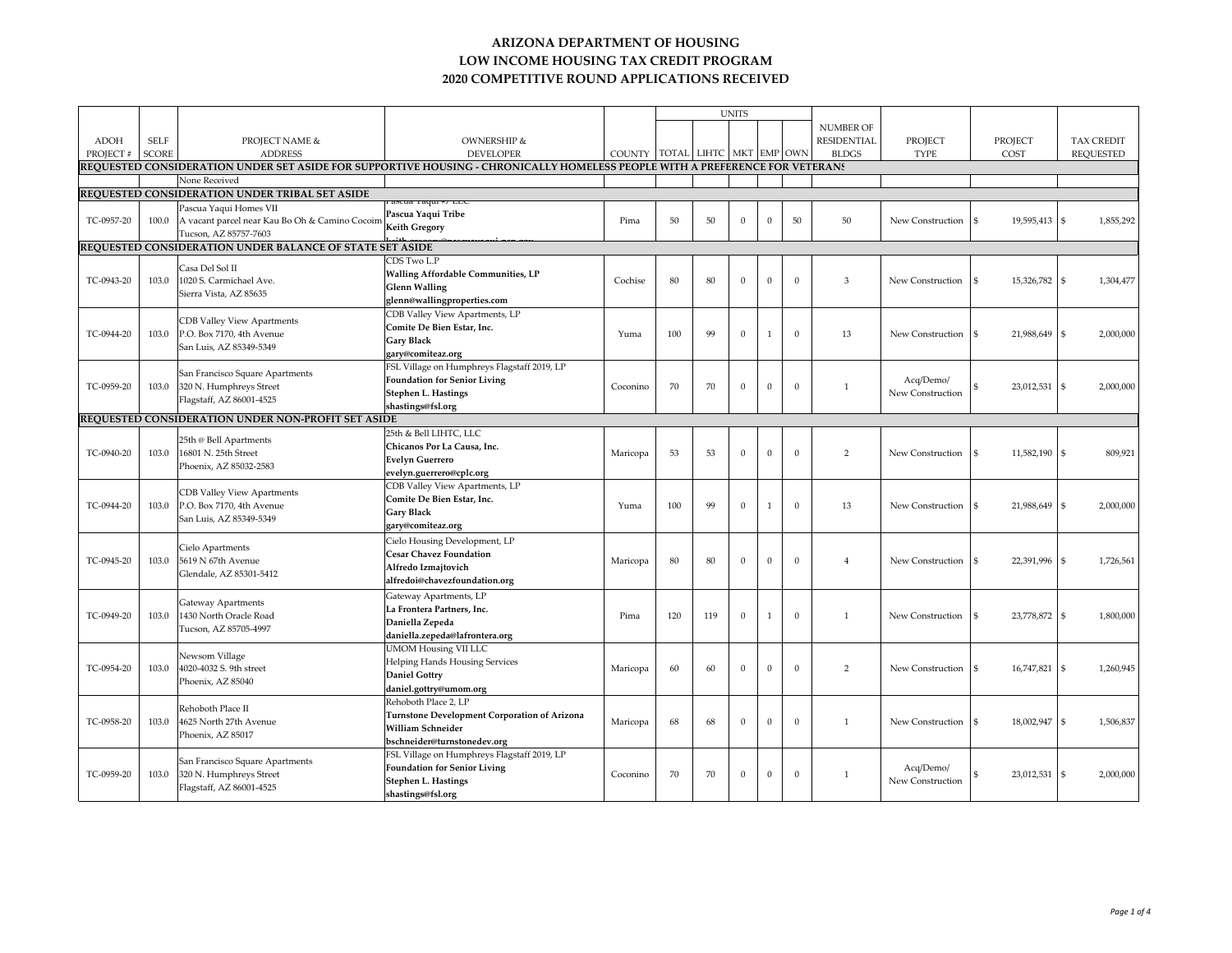|             |              |                                                                                 |                                                                                       | <b>UNITS</b> |              |       |              |              |              |                    |                  |                                     |                             |
|-------------|--------------|---------------------------------------------------------------------------------|---------------------------------------------------------------------------------------|--------------|--------------|-------|--------------|--------------|--------------|--------------------|------------------|-------------------------------------|-----------------------------|
|             |              |                                                                                 |                                                                                       |              |              |       |              |              |              | <b>NUMBER OF</b>   |                  |                                     |                             |
| <b>ADOH</b> | <b>SELF</b>  | <b>PROJECT NAME &amp;</b>                                                       | <b>OWNERSHIP &amp;</b>                                                                |              |              |       |              |              |              | <b>RESIDENTIAL</b> | PROJECT          | PROJECT                             | <b>TAX CREDIT</b>           |
| PROJECT#    | <b>SCORE</b> | <b>ADDRESS</b>                                                                  | <b>DEVELOPER</b>                                                                      | COUNTY       | <b>TOTAL</b> | LIHTC |              |              | MKT EMP OWN  | <b>BLDGS</b>       | <b>TYPE</b>      | COST                                | <b>REQUESTED</b>            |
|             |              |                                                                                 | Mission Housing, LP                                                                   |              |              |       |              |              |              |                    |                  |                                     |                             |
|             |              | Trellis @ Mission                                                               | Trellis & Trellis Community Development                                               |              |              |       |              |              |              | $\mathbf Q$        |                  |                                     |                             |
| TC-0962-20  | 103.0        | 619 W. Mission Lane                                                             | Glenn Karlson                                                                         | Maricopa     | 43           | 43    | $\mathbf{0}$ | $\Omega$     | $\mathbf{0}$ |                    | New Construction | 10,779,540 \$<br>$\mathbf{\hat{s}}$ | 722,482                     |
|             |              | Phoenix, AZ 85021-3548                                                          | gkarlson@trellisaz.org                                                                |              |              |       |              |              |              |                    |                  |                                     |                             |
|             |              | REQUESTED CONSIDERATION UNDER STATE SPECIAL PROJECT SET-ASIDE                   |                                                                                       |              |              |       |              |              |              |                    |                  |                                     |                             |
|             |              |                                                                                 | CDS Two L.P                                                                           |              |              |       |              |              |              |                    |                  |                                     |                             |
|             |              | Casa Del Sol II                                                                 | Walling Affordable Communities, LP                                                    |              |              |       |              |              |              |                    |                  |                                     |                             |
| TC-0943-20  | 103.0        | 1020 S. Carmichael Ave.                                                         | <b>Glenn Walling</b>                                                                  | Cochise      | 80           | 80    | $\mathbf{0}$ | $\Omega$     | $\mathbf{0}$ | 3                  | New Construction | 15,326,782                          | 1,304,477<br>£.             |
|             |              | Sierra Vista, AZ 85635                                                          | glenn@wallingproperties.com                                                           |              |              |       |              |              |              |                    |                  |                                     |                             |
|             |              |                                                                                 | Gateway Apartments, LP                                                                |              |              |       |              |              |              |                    |                  |                                     |                             |
|             |              | Gateway Apartments                                                              | La Frontera Partners, Inc.                                                            |              |              |       |              |              |              |                    |                  |                                     |                             |
| TC-0949-20  | 103.0        | 1430 North Oracle Road                                                          | Daniella Zepeda                                                                       | Pima         | 120          | 119   | $\mathbf{0}$ | $\mathbf{1}$ | $\mathbf{0}$ | $\mathbf{1}$       | New Construction | 23,778,872<br>-S                    | 1,800,000<br>$\mathfrak{S}$ |
|             |              | Tucson, AZ 85705-4997                                                           | daniella.zepeda@lafrontera.org                                                        |              |              |       |              |              |              |                    |                  |                                     |                             |
|             |              |                                                                                 | Harmony at the Park One, LLC                                                          |              |              |       |              |              |              |                    |                  |                                     |                             |
|             |              | Harmony at the Park One                                                         | Gorman & Company, LLC                                                                 |              |              |       |              |              |              |                    | Acq/Demo/        |                                     |                             |
| TC-0950-20  | 93.0         | 500 N. 20th Street                                                              | Sally Schwenn                                                                         | Maricopa     | 120          | 85    | 35           | $\Omega$     | $\mathbf{0}$ | $\overline{4}$     | New Construction | 28,537,500                          | 2,000,000<br>\$             |
|             |              | Phoenix, AZ 85006-3896                                                          | sschwenn@gormanusa.com                                                                |              |              |       |              |              |              |                    |                  |                                     |                             |
|             |              |                                                                                 | Rehoboth Place 2, LP                                                                  |              |              |       |              |              |              |                    |                  |                                     |                             |
|             |              | Rehoboth Place II                                                               | <b>Turnstone Development Corporation of Arizona</b>                                   |              |              |       |              |              |              |                    |                  |                                     |                             |
| TC-0958-20  | 103.0        | 4625 North 27th Avenue                                                          | William Schneider                                                                     | Maricopa     | 68           | 68    | $\mathbf{0}$ | $\Omega$     | $\Omega$     | $\mathbf{1}$       | New Construction | 18,002,947                          | 1,506,837<br>\$             |
|             |              | Phoenix, AZ 85017                                                               | bschneider@turnstonedev.org                                                           |              |              |       |              |              |              |                    |                  |                                     |                             |
|             |              |                                                                                 | Union Metro, LLC                                                                      |              |              |       |              |              |              |                    |                  |                                     |                             |
|             |              | Union Metro                                                                     | <b>HTG Union Metro Developer, LLC</b>                                                 |              |              |       |              |              |              |                    |                  |                                     |                             |
| TC-0963-20  | 103.0        | 3250 W. Indian School Rd                                                        | <b>Matthew Rieger</b>                                                                 | Maricopa     | 80           | 80    | $\mathbf{0}$ | $\Omega$     | $\mathbf{0}$ | $\mathbf{1}$       | New Construction | 18,889,892 \$<br>$\mathbf{\hat{s}}$ | 1,500,000                   |
|             |              | Phoenix, AZ 85017                                                               | operationalcontact_az@htgf.com                                                        |              |              |       |              |              |              |                    |                  |                                     |                             |
|             |              |                                                                                 | GENERAL POOL (INCLUDES APPLICATIONS REQUESTING CONSIDERATION IN THE SET-ASIDES ABOVE) |              |              |       |              |              |              |                    |                  |                                     |                             |
|             |              | 25th @ Bell Apartments<br>16801 N. 25th Street<br>Phoenix, AZ 85032-2583        | 25th & Bell LIHTC, LLC                                                                |              |              |       |              |              |              |                    |                  |                                     |                             |
|             |              |                                                                                 | Chicanos Por La Causa, Inc.                                                           |              | 53           |       |              |              | $\mathbf{0}$ | $\overline{2}$     | New Construction | \$.                                 |                             |
| TC-0940-20  | 103.0        |                                                                                 | <b>Evelyn Guerrero</b>                                                                | Maricopa     |              | 53    | $\mathbf{0}$ | $\mathbf{0}$ |              |                    |                  | 11,582,190                          | 809,921                     |
|             |              |                                                                                 | evelyn.guerrero@cplc.org                                                              |              |              |       |              |              |              |                    |                  |                                     |                             |
|             |              | Acacia Heights II<br>4737 (Proposed) North 7th Avenue<br>Phoenix, AZ 85013-2514 | Acacia Heights II, LLC                                                                |              |              |       |              |              |              |                    |                  |                                     |                             |
| TC-0941-20  | 103.0        |                                                                                 | <b>Trinity Housing Development, LLC</b>                                               |              | 66           | 66    | $\mathbf{0}$ | $\mathbf{0}$ | $\mathbf{0}$ | $\mathbf{1}$       | New Construction | 20,374,784                          | 1,600,000<br>£.             |
|             |              |                                                                                 | <b>Chadrick Martinez</b>                                                              | Maricopa     |              |       |              |              |              |                    |                  |                                     |                             |
|             |              |                                                                                 | cmartinez@trinityhousingdevelopment.com                                               |              |              |       |              |              |              |                    |                  |                                     |                             |
|             |              | <b>Birdsong Phoenix</b>                                                         | Birdsong Phoenix, LLC                                                                 |              |              |       |              |              |              |                    |                  |                                     |                             |
| TC-0942-20  | 103.0        | 6626 W McDowell Rd<br>Phoenix, AZ 85035-4753                                    | The Vecino Group                                                                      | Maricopa     | 72           | 54    | 18           | $\mathbf{0}$ | $\mathbf{0}$ | 12                 | New Construction | 27,104,768                          | 2,000,000                   |
|             |              |                                                                                 | Karl Niederer                                                                         |              |              |       |              |              |              |                    |                  |                                     |                             |
|             |              |                                                                                 | karl@vecinogroup.com                                                                  |              |              |       |              |              |              |                    |                  |                                     |                             |
|             |              | Casa Del Sol II                                                                 | CDS Two L.P                                                                           |              |              |       |              |              |              |                    |                  |                                     |                             |
| TC-0943-20  | 103.0        | 1020 S. Carmichael Ave.                                                         | Walling Affordable Communities, LP                                                    | Cochise      | 80           | 80    | $\Omega$     | $\Omega$     | $\mathbf{0}$ | 3                  | New Construction | 15,326,782<br>-S                    | 1,304,477<br>\$             |
|             |              | Sierra Vista, AZ 85635                                                          | <b>Glenn Walling</b>                                                                  |              |              |       |              |              |              |                    |                  |                                     |                             |
|             |              |                                                                                 | glenn@wallingproperties.com                                                           |              |              |       |              |              |              |                    |                  |                                     |                             |
|             |              | <b>CDB Valley View Apartments</b>                                               | CDB Valley View Apartments, LP                                                        |              |              |       |              |              |              |                    |                  |                                     |                             |
| TC-0944-20  | 103.0        | P.O. Box 7170, 4th Avenue<br>San Luis, AZ 85349-5349                            | Comite De Bien Estar, Inc.                                                            | Yuma         | 100          | 99    | $\mathbf{0}$ | $\mathbf{1}$ | $\mathbf{0}$ | 13                 | New Construction | 21,988,649<br>-S                    | 2,000,000                   |
|             |              |                                                                                 | Gary Black                                                                            |              |              |       |              |              |              |                    |                  |                                     |                             |
|             |              |                                                                                 | gary@comiteaz.org                                                                     |              |              |       |              |              |              |                    |                  |                                     |                             |
|             |              | Cielo Apartments                                                                | Cielo Housing Development, LP                                                         |              |              |       |              |              |              |                    |                  |                                     |                             |
| TC-0945-20  | 103.0        | 5619 N 67th Avenue                                                              | <b>Cesar Chavez Foundation</b>                                                        | Maricopa     | 80           | 80    | $\mathbf{0}$ | $\Omega$     | $\mathbf{0}$ | $\overline{4}$     | New Construction | 22,391,996<br>-S                    | 1,726,561                   |
|             |              | Glendale, AZ 85301-5412                                                         | Alfredo Izmajtovich                                                                   |              |              |       |              |              |              |                    |                  |                                     |                             |
|             |              |                                                                                 | alfredoi@chavezfoundation.org                                                         |              |              |       |              |              |              |                    |                  |                                     |                             |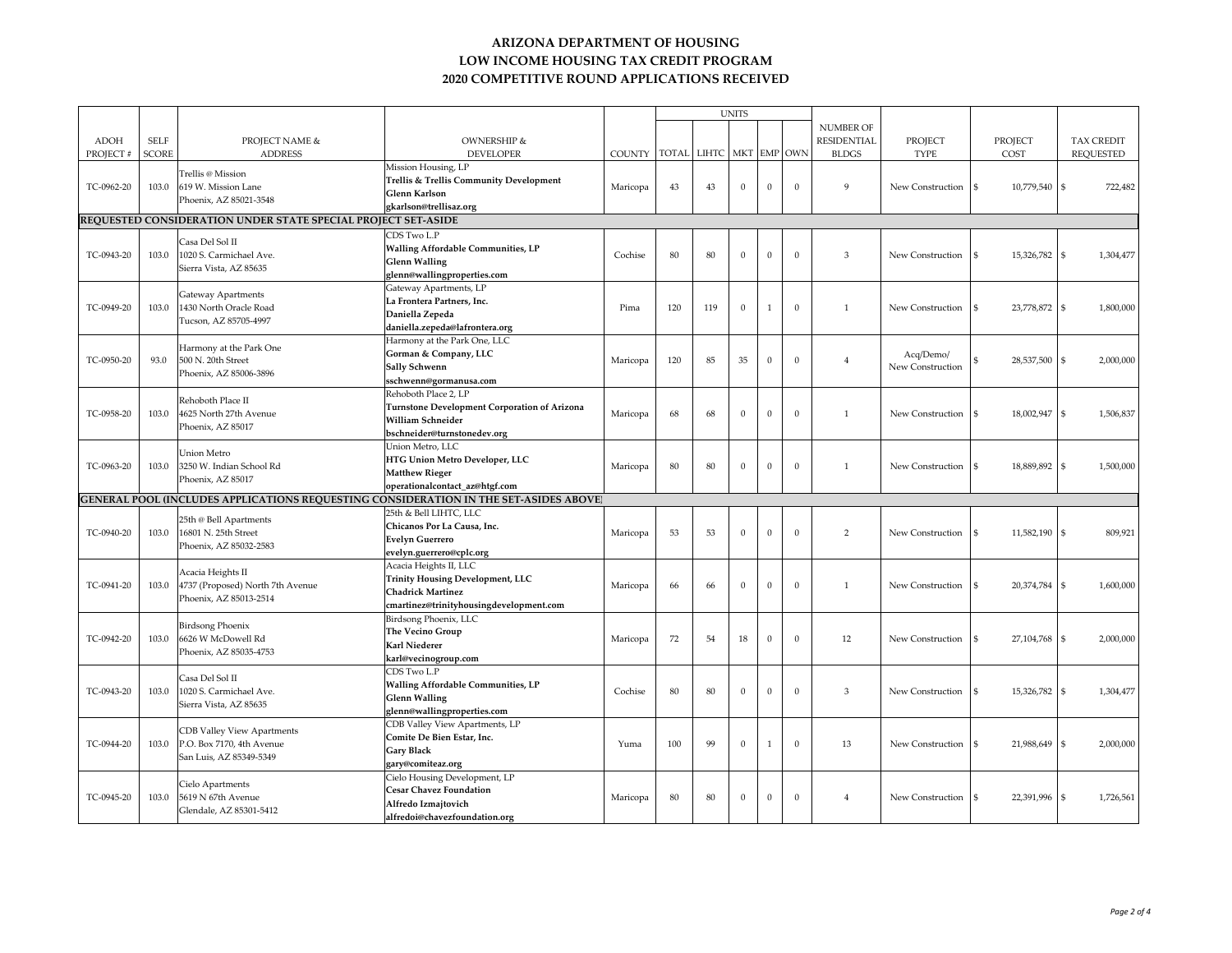|             |              |                                                                         |                                                     |               |              |              | <b>UNITS</b> |                |              |                    |                  |                                  |                   |
|-------------|--------------|-------------------------------------------------------------------------|-----------------------------------------------------|---------------|--------------|--------------|--------------|----------------|--------------|--------------------|------------------|----------------------------------|-------------------|
|             |              |                                                                         |                                                     |               |              |              |              |                |              | <b>NUMBER OF</b>   |                  |                                  |                   |
| <b>ADOH</b> | <b>SELF</b>  | <b>PROJECT NAME &amp;</b>                                               | <b>OWNERSHIP &amp;</b>                              |               |              |              |              |                |              | <b>RESIDENTIAL</b> | PROJECT          | <b>PROJECT</b>                   | <b>TAX CREDIT</b> |
| PROJECT#    | <b>SCORE</b> | <b>ADDRESS</b>                                                          | <b>DEVELOPER</b>                                    | <b>COUNTY</b> | <b>TOTAL</b> | <b>LIHTC</b> |              |                | MKT EMP OWN  | <b>BLDGS</b>       | <b>TYPE</b>      | COST                             | <b>REQUESTED</b>  |
|             |              |                                                                         | Copper Sands Estates, L.P                           |               |              |              |              |                |              |                    |                  |                                  |                   |
|             |              | Copper Sands Estates                                                    | JES Dev Co, Inc.                                    |               |              |              |              |                |              |                    |                  |                                  |                   |
| TC-0946-20  | 103.0        | 1025 W. Broadway Rd.                                                    | <b>Brian Kimes</b>                                  | Maricopa      | 100          | 72           | 28           | $\mathbf{0}$   | $\Omega$     | $\mathbf{1}$       | New Construction | 25,841,328<br>$\mathcal{S}$      | 2,000,000         |
|             |              | Phoenix, AZ 85041-2304                                                  | bkimes@jesholdings.com                              |               |              |              |              |                |              |                    |                  |                                  |                   |
|             |              |                                                                         |                                                     |               |              |              |              |                |              |                    |                  |                                  |                   |
|             |              | Desert Cove Place Apartments                                            | Desert Cove Place Apartments LLC                    |               |              |              |              |                |              |                    |                  |                                  |                   |
| TC-0947-20  | 103.0        | 1526 W. Desert Cove Ave                                                 | G.A. Haan Development LLC                           | Maricopa      | 90           | 90           | $\mathbf{0}$ | $\mathbf{0}$   | $\Omega$     | 5                  | New Construction | 20,398,875<br>$\mathcal{S}$      | 1,622,000         |
|             |              | Phoenix, AZ 85029-4423                                                  | Gerald A. Haan                                      |               |              |              |              |                |              |                    |                  |                                  |                   |
|             |              |                                                                         | gerald@phoenixholding.us                            |               |              |              |              |                |              |                    |                  |                                  |                   |
|             |              | <b>Desert Willow Estates</b>                                            | Desert Willow Estates, L.P                          |               |              |              |              |                |              |                    |                  |                                  |                   |
| TC-0948-20  | 103.0        | 5570 S. Missiondale Rd.                                                 | Old Town Development, Inc.                          | Pima          | 60           | 44           | 16           | $\mathbf{0}$   | $\Omega$     | $\overline{4}$     | New Construction | 18,030,406<br>$\mathcal{S}$      | 1,450,000         |
|             |              | Tucson, AZ 85706-1315                                                   | <b>Timothy Schulte</b>                              |               |              |              |              |                |              |                    |                  |                                  |                   |
|             |              |                                                                         | tim@otdkc.com                                       |               |              |              |              |                |              |                    |                  |                                  |                   |
|             |              | Gateway Apartments                                                      | Gateway Apartments, LP                              |               |              |              |              |                |              |                    |                  |                                  |                   |
| TC-0949-20  | 103.0        | 1430 North Oracle Road                                                  | La Frontera Partners, Inc.                          | Pima          | 120          | 119          | $\Omega$     | $\overline{1}$ | $\Omega$     | $\mathbf{1}$       | New Construction | 23,778,872                       | 1,800,000         |
|             |              | Tucson, AZ 85705-4997                                                   | Daniella Zepeda                                     |               |              |              |              |                |              |                    |                  |                                  |                   |
|             |              |                                                                         | daniella.zepeda@lafrontera.org                      |               |              |              |              |                |              |                    |                  |                                  |                   |
|             |              | Harmony at the Park One                                                 | Harmony at the Park One, LLC                        | Maricopa      | 120          |              |              |                |              | $\overline{4}$     | Acq/Demo/        |                                  |                   |
| TC-0950-20  | 93.0         | 500 N. 20th Street                                                      | Gorman & Company, LLC                               |               |              | 85           | 35           | $\mathbf{0}$   | $\Omega$     |                    |                  | 28,537,500                       | 2,000,000         |
|             |              | Phoenix, AZ 85006-3896                                                  | Sally Schwenn                                       |               |              |              |              |                |              |                    | New Construction |                                  |                   |
|             |              |                                                                         | sschwenn@gormanusa.com                              |               |              |              |              |                |              |                    |                  |                                  |                   |
|             |              | Hillcrest Villas                                                        | Avondale 84, LLC                                    |               |              |              |              |                |              |                    |                  |                                  |                   |
| TC-0951-20  | 103.0        | NW corner of 3rd Ave. & Western                                         | Rural Housing, Inc.                                 | Maricopa      | 84           | 84           | $\mathbf{0}$ | $\mathbf{0}$   | $\Omega$     | 3                  | New Construction | 20,427,297                       | 1,573,868         |
|             |              | Avondale, AZ 85323                                                      | Scott Nylen                                         |               |              |              |              |                |              |                    |                  |                                  |                   |
|             |              |                                                                         | snylen@landmarkarizona.com                          |               |              |              |              |                |              |                    |                  |                                  |                   |
|             |              | Madison Lofts<br>N 85th Ave & W Jefferson St                            | Madison Lofts LLC                                   |               |              |              |              |                |              |                    |                  |                                  |                   |
| TC-0952-20  | 103.0        |                                                                         | <b>Commonwealth Development Corporation</b>         | Maricopa      | 48           | 48           | $\mathbf{0}$ | $\mathbf{0}$   | $\Omega$     | $\overline{2}$     | New Construction | 14,038,410<br>$\mathbf{\hat{S}}$ | 1,110,000         |
|             |              | Peoria, AZ 85345-6435                                                   | Daryn Murphy                                        |               |              |              |              |                |              |                    |                  |                                  |                   |
|             |              |                                                                         | d.murphy@commonwealthco.net                         |               |              |              |              |                |              |                    |                  |                                  |                   |
|             |              | Newport at the Rodeo<br>5301 S. Nogales Highway                         | Newport Rodeo, L.P                                  |               |              |              |              |                |              |                    |                  |                                  |                   |
| TC-0953-20  |              |                                                                         | Newport SW LLC                                      | Pima          | 77           | 77           | $\Omega$     | $\mathbf{0}$   | $\Omega$     | 3                  | New Construction | 22,441,030<br>$\mathcal{S}$      | 1,753,644         |
|             | 103.0        | Tucson, AZ 85706-1347                                                   | David Wohl                                          |               |              |              |              |                |              |                    |                  |                                  |                   |
|             |              |                                                                         | dwohl@newportpartners.com                           |               |              |              |              |                |              |                    |                  |                                  |                   |
|             |              | Newsom Village                                                          | <b>UMOM Housing VII LLC</b>                         |               |              |              |              |                |              |                    |                  |                                  |                   |
| TC-0954-20  | 103.0        |                                                                         | <b>Helping Hands Housing Services</b>               |               | 60           | 60           | $\Omega$     | $\Omega$       | $\Omega$     | $\overline{2}$     |                  | $\mathcal{S}$                    |                   |
|             |              | 4020-4032 S. 9th street                                                 | <b>Daniel Gottry</b>                                | Maricopa      |              |              |              |                |              |                    | New Construction | 16,747,821                       | 1,260,945         |
|             |              | Phoenix, AZ 85040                                                       | daniel.gottry@umom.org                              |               |              |              |              |                |              |                    |                  |                                  |                   |
|             |              |                                                                         | Norton C, LLC                                       |               |              |              |              |                |              |                    |                  |                                  |                   |
|             |              | Norton Circle Apartments                                                | <b>Housing Authority of Maricopa County</b>         |               |              |              |              |                |              |                    | Acq/Demo/        |                                  |                   |
| TC-0955-20  | 103.0        | 304 S. 5th Avenue                                                       | Gloria Munoz                                        | Maricopa      | 100          | 100          | $\Omega$     | $\Omega$       | $\Omega$     | 5                  | New Construction | 25,656,001                       | 2,000,000         |
|             |              | Avondale, AZ 85323-2114                                                 | g.munoz@maricopahousing.org                         |               |              |              |              |                |              |                    |                  |                                  |                   |
|             |              |                                                                         | Palo Verde Commons, L.P                             |               |              |              |              |                |              |                    |                  |                                  |                   |
|             |              | Palo Verde Commons<br>10440 N. Cave Creek Rd.<br>Phoenix, AZ 85020-1642 | Old Town Development, Inc.                          |               |              |              |              |                |              |                    |                  |                                  |                   |
| TC-0956-20  | 103.0        |                                                                         | <b>Timothy Schulte</b>                              | Maricopa      | 96           | 72           | 24           | $\theta$       | $\mathbf{0}$ | $\overline{4}$     | New Construction | 25,770,899                       | 2,000,000         |
|             |              |                                                                         | tim@otdkc.com                                       |               |              |              |              |                |              |                    |                  |                                  |                   |
|             |              |                                                                         | Rehoboth Place 2, LP                                |               |              |              |              |                |              |                    |                  |                                  |                   |
|             |              | Rehoboth Place II                                                       | <b>Turnstone Development Corporation of Arizona</b> |               |              |              |              |                |              |                    |                  |                                  |                   |
| TC-0958-20  | 103.0        | 1625 North 27th Avenue                                                  | William Schneider                                   | Maricopa      | 68           | 68           | $\mathbf{0}$ | $\mathbf{0}$   | $\Omega$     | $\mathbf{1}$       | New Construction | 18,002,947<br>$\mathcal{S}$      | 1,506,837         |
|             |              | Phoenix, AZ 85017                                                       | bschneider@turnstonedev.org                         |               |              |              |              |                |              |                    |                  |                                  |                   |
|             |              |                                                                         |                                                     |               |              |              |              |                |              |                    |                  |                                  |                   |